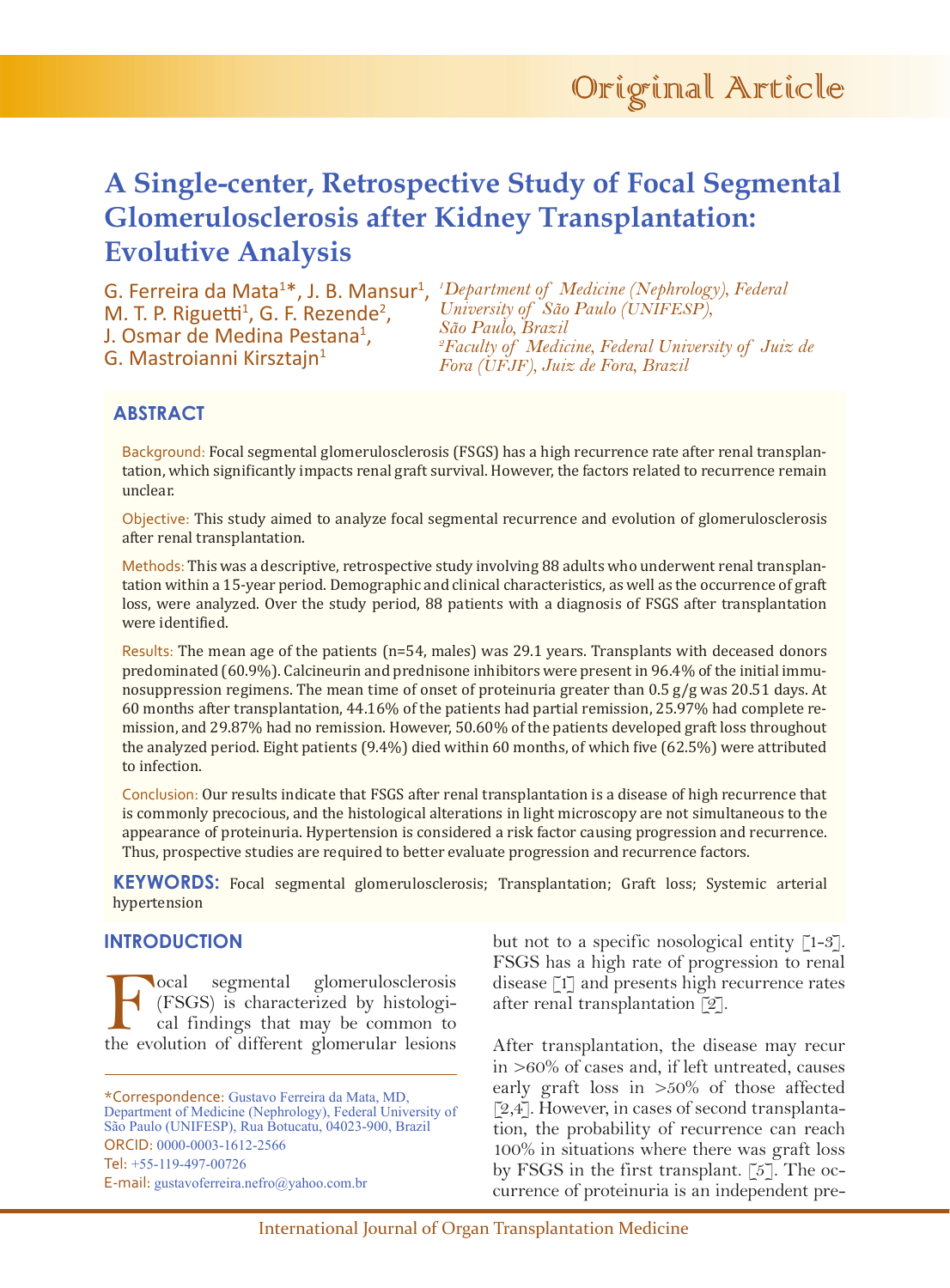dictor of patient and graft survival that also acts as a cardiovascular risk marker [5-7].

The distinction between recurrent and de novo FSGS is complicated. First, native kidney biopsies in the vast majority of the transplanted population are low, and histological confirmation of the disease is also low. Second, another glomerular disease different from that affecting the native kidney may cause glomerulopathy in the transplanted kidney. Third, due to the absence of periodic and systematic biopsies in the transplanted kidney, in the absence of graft dysfunction or significant proteinuria, underdiagnosis of glomerulopathy may occur and result in subclinical recurrence. Fourth, the failure to perform routine immunofluorescence biopsy and electron microscopy testing on transplanted kidney specimens makes the diagnosis of glomerulopathies difficult. Fifth, more than one renal finding may be identified in graft histology, resulting in confounding evidence, such as the presence of interstitial fibrosis and tubular atrophy in varying degrees (or chronic graft nephropathy), signs of toxicity by calcineurin inhibitors, and acute or chronic rejection. Lastly, the glomerulonephritis may have originated from the kidney donor [8]. The risk factors for the recurrence of FSGS are childhood onset of FSGS, use of cyclosporine in the initial treatment of FSGS in native kidneys, white race, previous graft loss due to FSGS, time of evolution from FSGS diagnosis to end-stage renal failure, presence of mesangial proliferation in the native kidney biopsy [8-11].

This study aimed to evaluate the occurrence of post-transplant FSGS within a 15-year follow-up period in terms of diagnosis and evolution of the disease based on demographic and histological characteristics, clinical and laboratory evolution, response to treatment, and potential factors involved in the prognosis and progression to graft loss.

## **MATERIALS AND METHODS**

Study Design

This retrospective, descriptive study from a

single center included adolescent and adult patients who received kidney transplants from live and deceased donors between January 1999 and September 2014. The study was approved by the Ethics Committee of Universidade Federal de São Paulo, Brazil (No. 623.096).

The study population consisted of renal transplant recipients with renal graft biopsy who were diagnosed with post-transplant FSGS. Cases of pancreas-kidney transplantation and cases of post-transplant secondary FSGS were excluded from the study.

#### **Definitions**

An expanded criterion donor (ECD) was defined as any donor aged >60 years, or donors aged 50–60 years, who presented at least two of the following characteristics: death by cerebrovascular etiology, history of hypertension, or final serum creatinine  $>1.5$  mg/dL [11].

Delayed graft function was defined as the need for dialysis within 1 week after renal transplantation [7]. Proteinuria was defined as  $>0.5$  g/g with the measurement standardized by the protein/creatinine ratio in an isolated urine sample.

Renal function was determined by serum creatinine (using isotope dilution mass spectrometry) and estimated glomerular filtration using the Modification of Diet in Renal Disease formula [12].

FSGS after kidney transplantation was defined as the presence of proteinuria after renal transplantation with no histological antecedent of other glomerulonephritis or based on renal biopsy findings compatible with FSGS  $[10,11]$ .

Partial remission of FSGS was defined as creatinine stabilization at 25% of basal creatinine, associated with a 50% reduction of proteinuria compared to pre-treatment levels and  $\langle 3.0 \rangle$  g/g with nephrotic values. Remission was defined as proteinuria with  $\langle 0.3 \rangle$   $g/g$ creatinine stability at baseline or <25% of baseline.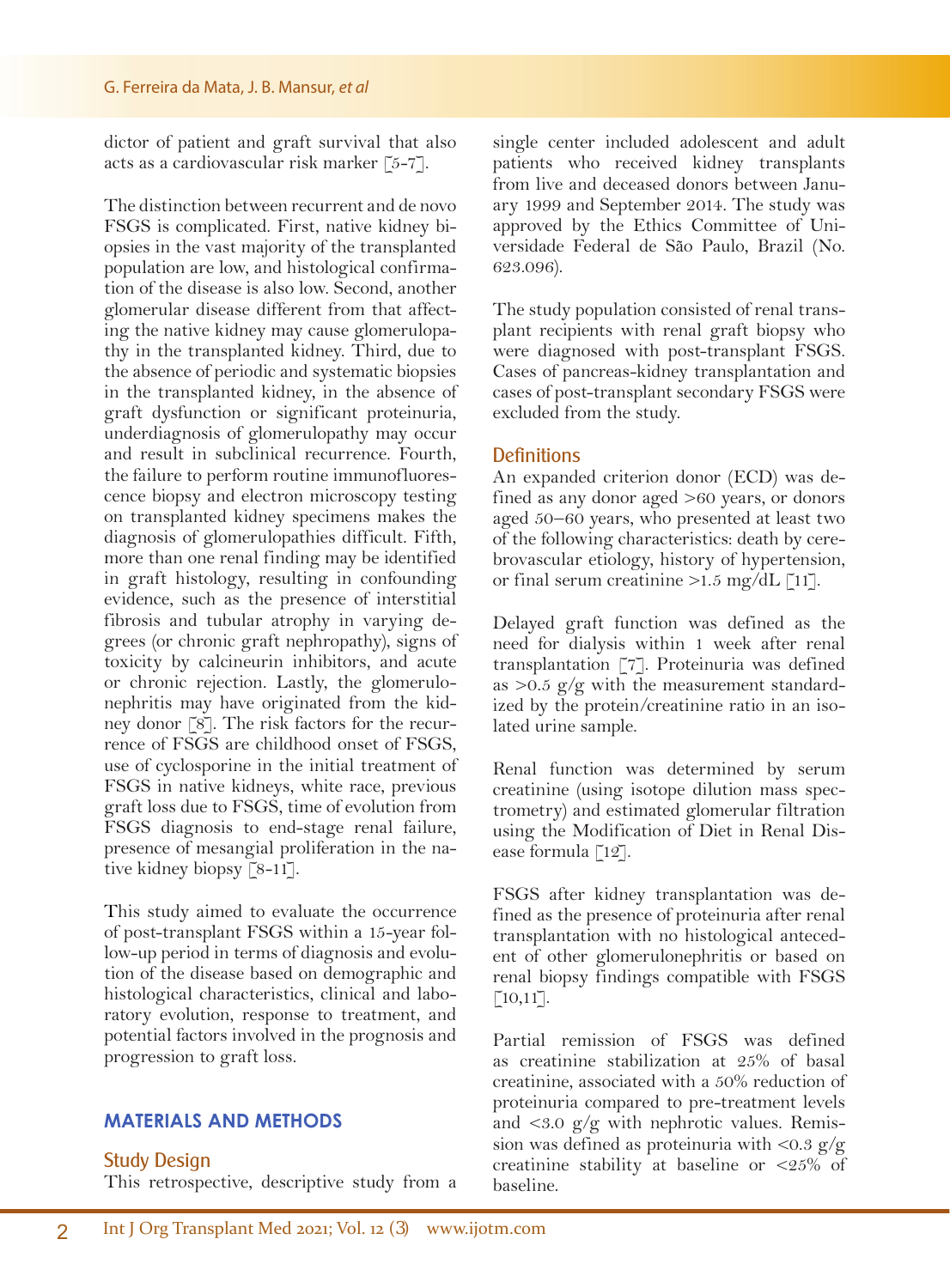## Focal segmental glomerulosclerosis after Kidney Transplantation

| Table 1: Demographic characteristics of the recipients. |                   |  |  |  |  |  |
|---------------------------------------------------------|-------------------|--|--|--|--|--|
| <b>Variables</b>                                        | <b>Statistics</b> |  |  |  |  |  |
| Age (years), mean $\pm$ SD                              | $29.1 \pm 13.3$   |  |  |  |  |  |
| BMI ( $\text{kg/m}^2$ ), mean $\pm$ SD                  | $21.62 \pm 4.85$  |  |  |  |  |  |
| Sex, male, no. $(\%)$                                   | 54 (61.4%)        |  |  |  |  |  |
| Race, no. (%)                                           |                   |  |  |  |  |  |
| White                                                   | 59 (67.8%)        |  |  |  |  |  |
| <b>Brown</b>                                            | 16 $(18.4\%)$     |  |  |  |  |  |
| Black                                                   | 11 $(12.6\%)$     |  |  |  |  |  |
| Yellow                                                  | $1(1.1\%)$        |  |  |  |  |  |
| Etiology CKD, no. (%)                                   |                   |  |  |  |  |  |
| Chronic glomerulonephritis                              | $5(5.7\%)$        |  |  |  |  |  |
| <b>FSGS</b>                                             | 53 (60.9%)        |  |  |  |  |  |
| Undetermined                                            | 29 (33.3%)        |  |  |  |  |  |
| Treatment prior to transplantation, no. $(\%)$          |                   |  |  |  |  |  |
| Hemodialysis                                            | 65 (75.6%)        |  |  |  |  |  |
| Peritoneal dialysis                                     | $10(11.6\%)$      |  |  |  |  |  |
| Hemodialysis - peritoneal dialysis                      | $4(4.7\%)$        |  |  |  |  |  |
| Conservative (preemptive)                               | $5(5.8\%)$        |  |  |  |  |  |
| Time on dialysis (months), mean $\pm$ SD                | $33.23 \pm 36.08$ |  |  |  |  |  |
| Re-transplant, no. (%)                                  | 16 $(18.4\%)$     |  |  |  |  |  |
| Systemic arterial hypertension, no. (%)                 | $72(83.7\%)$      |  |  |  |  |  |
| Non-diabetics, no. (%)                                  | 86 (100%)         |  |  |  |  |  |
| Anti-HCV positive, no. (%)                              | $3(3.5\%)$        |  |  |  |  |  |

CKD: chronic kidney disease; FSGS: focal segmental glomerulosclerosis; HCV: hepatitis C virus.

## Statistical Analysis

Continuous variables were presented as mean±standard deviation (SD) or median. Statistical analysis was performed in two steps. A preliminary step, based on the analysis of each variable, identifies information with the greatest potential to relate to the response. Thus, categorical variables were treated using the log-rank test and categorical variables with the adjustment of a Cox proportional hazards model with a single independent variable. In the final analysis, the variables selected in the preliminary analysis and which did not show multicollinearity participated in the adjustment process of the Cox proportional hazards model. Categorical variables were summarized as frequencies and proportions. Univariate and multivariate analyses were performed to define risk factors for renal graft loss.

## **RESULTS**

We identified 88 patients with a diagnosis of post-transplant FSGS. The demographic and clinical characteristics of the recipients are shown in Table 1.

A notable number of patients (64.3%) underwent native kidney biopsy, with a diagnosis of FSGS in 60.9%. The etiology of chronic kidney disease was FSGS in 60.9% of cases. Most patients exhibited systemic arterial hypertension (83.7%).

Five patients (5.8%) underwent preemptive renal transplantation, and 75.6% underwent dialysis as renal replacement therapy prior to transplantation. The mean (SD) dialysis duration (hemodialysis or peritoneal dialysis) was  $33.23 \pm 36.08$  months. Sixteen (18.4%) patients underwent re-transplantation. The kidney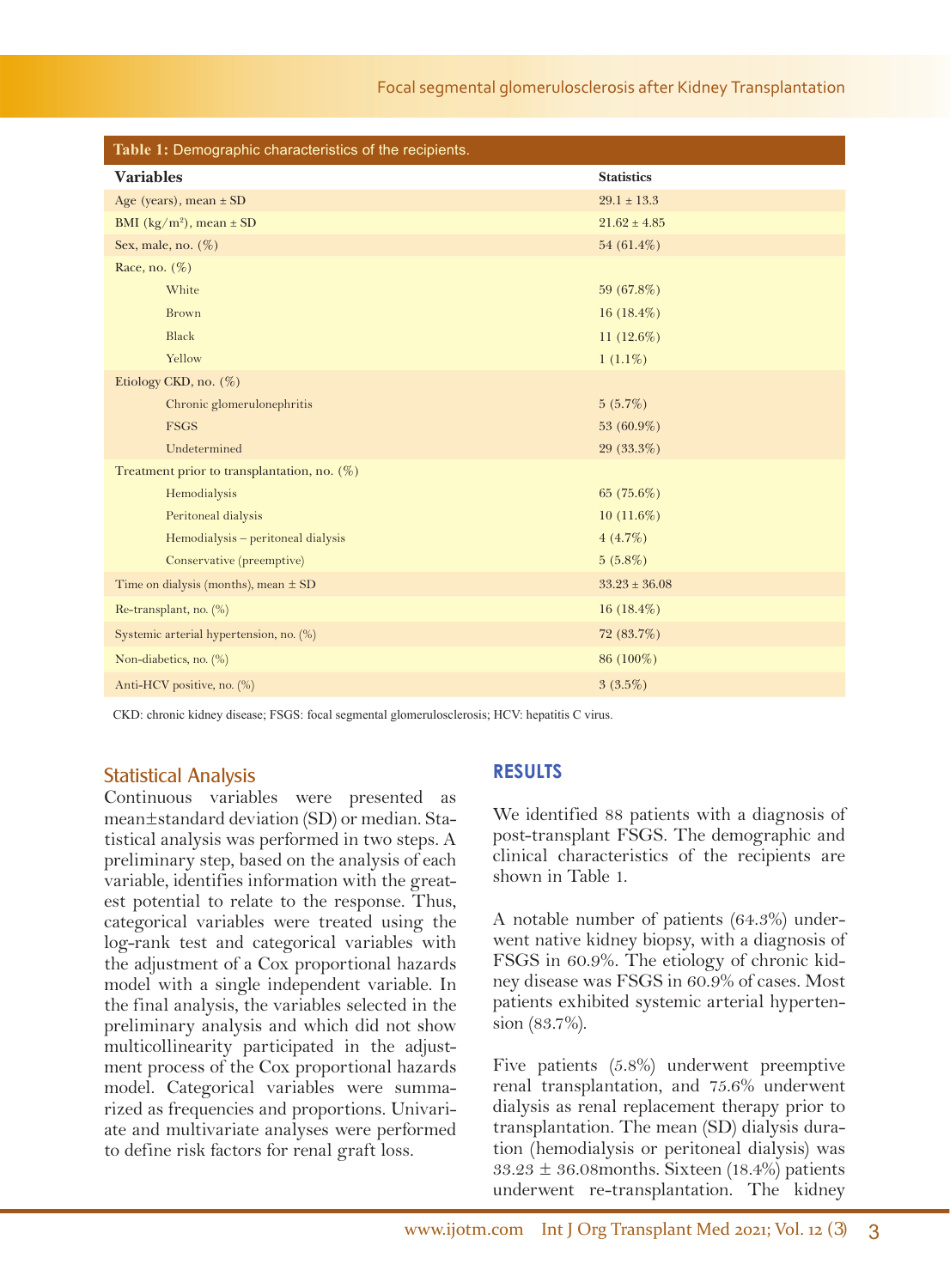#### G. Ferreira da Mata, J. B. Mansur, *et al*

| Table 2: Characteristics of the transplantations.          |                   |  |  |  |  |
|------------------------------------------------------------|-------------------|--|--|--|--|
| <b>Variables</b>                                           | <b>Statistics</b> |  |  |  |  |
| Transplantation time (yrs), mean $\pm$ SD                  | $6.8 \pm 3.12$    |  |  |  |  |
| ARP (antibody reactivity panel), mean $\pm$ SD             | $11 \pm 24.1$     |  |  |  |  |
| Family history of glomerulopathies, no. $(\%)$             | $1(1.2\%)$        |  |  |  |  |
| Donor type, no. (%)                                        |                   |  |  |  |  |
| HLA1                                                       | $12(13.8\%)$      |  |  |  |  |
| HLA2                                                       | $18(20.7\%)$      |  |  |  |  |
| HLA <sub>3</sub>                                           | $4(4.6\%)$        |  |  |  |  |
| Deceased donor                                             | 53 (60.9%)        |  |  |  |  |
| Biopsy of the native kidney, no. $(\%)$                    |                   |  |  |  |  |
| N <sub>o</sub>                                             | $30(35.7\%)$      |  |  |  |  |
| <b>FSGS</b>                                                | 52 (61.9%)        |  |  |  |  |
| Others                                                     | $2(2.4\%)$        |  |  |  |  |
| Expanded criterion donor, no. $(\%)$                       | $21(25.6\%)$      |  |  |  |  |
| Induction immunosuppression, no. (%)                       |                   |  |  |  |  |
| Thymoglobulin                                              | $27(32.5\%)$      |  |  |  |  |
| Anti-IL2                                                   | 22 (26.5%)        |  |  |  |  |
| Initial immunosuppression, no. (%)                         |                   |  |  |  |  |
| $Tacrolimus + prednisone + azathioprine$                   | $33(39.3\%)$      |  |  |  |  |
| Tacrolimus + prednisone + mycophenolate                    | 29 (34.5%)        |  |  |  |  |
| $Cyclosporine + prednisone + azathioprine$                 | $17(20.2\%)$      |  |  |  |  |
| $Even$ limus + prednisone + mycophenolate                  | $1(1.2\%)$        |  |  |  |  |
| $Tacrolimus + prednisone + evenolimus$                     | $2(2.4\%)$        |  |  |  |  |
| Everolimus + prednisone + mycophenolate                    | $2(2.4\%)$        |  |  |  |  |
| DGF, no. (%)                                               | 40 $(47.6\%)$     |  |  |  |  |
| DGF time (days), mean $\pm$ SD                             | $22.85 \pm 22.87$ |  |  |  |  |
| Hospitalization time (days), mean $\pm$ SD                 | $10.88 \pm 19.38$ |  |  |  |  |
| Time of onset of proteinuria >500 mg (days), mean $\pm$ SD | $20.51 \pm 20.88$ |  |  |  |  |

ARP: antibody reactivity panel.; HLA: human leucocyte antigen; FSGS: focal segmental glomerulosclerosis; Anti-IL2: anti-interleucin-2; DGF: delayed graft function.

transplant characteristics are shown in Table 2.

The mean (SD) duration of hospitalization for transplantation was 10.88±19.38 days and the time of onset of proteinuria  $> 0.5$  g/g was on average  $20.51 \pm 20.88$  days (Tables 1 and 2).

Indication for renal graft biopsy due to suspected FSGS occurred, on average, 99.57±349.54 days after renal transplantation, or a median of 79 days, with the mean time conflicting with the mean time of onset of proteinuria. Histological characteristics of FSGS were mostly verified by subsequent biopsies, with a mean (SD) time of onset of histological changes of 164.56±375.89 days. Only 21.5% of the patients had FSGS histological characteristics at the first graft biopsy. Treatment data are summarized in Table 3.

At 60 months post-transplantation, 44.16% of patients exhibited partial remission, 25.97% had complete remission, and 29.87% showed no remission of glomerular disease. However, considering the entire period analyzed, 50.60% of patients evolved with loss of graft, with 77.27% of cases secondary to FSGS.

The main treatment complication was infec-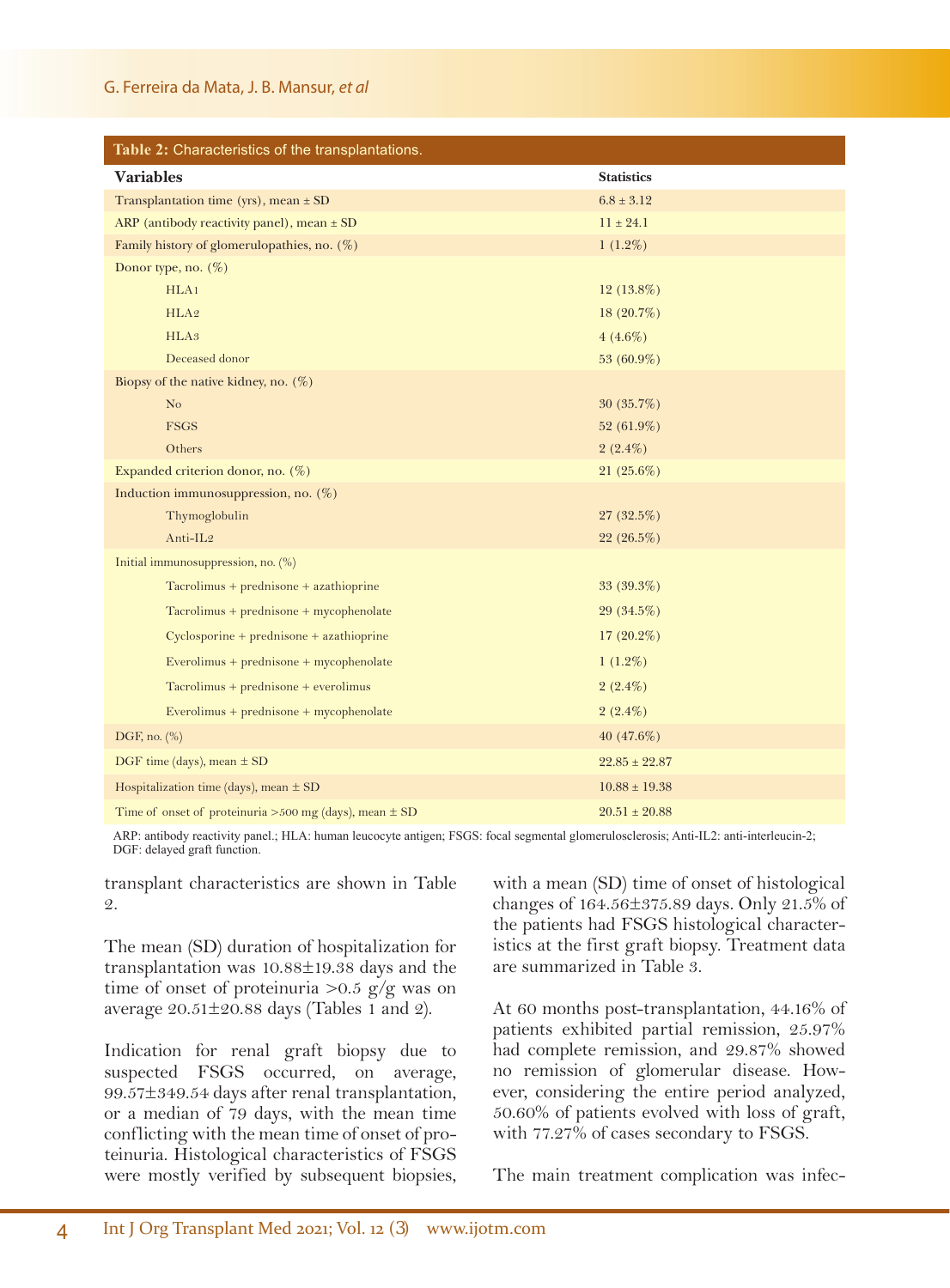| Table 3: Characteristics of post-transplant FEBD throughout the evolution.  |                     |  |  |  |  |  |  |
|-----------------------------------------------------------------------------|---------------------|--|--|--|--|--|--|
| <b>Variables</b>                                                            | <b>Statistics</b>   |  |  |  |  |  |  |
| Time for the first post-transplant renal biopsy, mean±SD*                   | $99.57 \pm 349.54$  |  |  |  |  |  |  |
| $FSGS - first$ biopsy, no. $(\%)$                                           | $17(21.50\%)$       |  |  |  |  |  |  |
| Time to obtain confirmatory sampling of FSGS in biopsy (days), mean±SD      | $164.56 \pm 375.89$ |  |  |  |  |  |  |
| FSGS post-transplantation treatment, no. $(\%)$                             |                     |  |  |  |  |  |  |
| Plasmapheresis                                                              | 61 $(70.10\%)$      |  |  |  |  |  |  |
| Rituximab                                                                   | $10(11.49\%)$       |  |  |  |  |  |  |
| Methylprednisolone                                                          | $79(90.80\%)$       |  |  |  |  |  |  |
| Plasmapheresis start time (days), mean±SD                                   | $85.90 \pm 132.54$  |  |  |  |  |  |  |
| Remission after $5$ years, no. $(\%)$                                       |                     |  |  |  |  |  |  |
| Partial                                                                     | 34 (44.16%)         |  |  |  |  |  |  |
| Complete                                                                    | 20(25.97%)          |  |  |  |  |  |  |
| No remission                                                                | 23 (29.87%)         |  |  |  |  |  |  |
| Loss of graft, no. $(\%)$                                                   | 44 $(50.60\%)$      |  |  |  |  |  |  |
| Serum creatinine 12 months after transplantation ( $mg/dL$ ), mean $\pm SD$ | $1.94 \pm 1.02$     |  |  |  |  |  |  |
| Infection during treatment, no. (%)                                         | 52 (67.50%)         |  |  |  |  |  |  |
| Death, no. $(\%)$                                                           | $8(9.4\%)$          |  |  |  |  |  |  |
|                                                                             |                     |  |  |  |  |  |  |

FSGS: focal segmental glomerulosclerosis

\*Time for the first post-transplant renal biopsy was indicated by suspicion of FSGS.

tion/sepsis (67.5%). Eight patients (9.4%) died over the 60-month period, with five (62.5%) deaths attributed to infection (Table 3).

The associations between renal graft loss and the variables of interest were assessed using the log-rank test (for categorical variables) and the Cox proportional hazards model (for numerical variables). The results obtained are shown in Table 4.

Results acquired from the fitting of the Cox proportional hazards model are shown in Table 5.

## **DISCUSSION**

FSGS is one of the main glomerulopathies that most frequently recurs after renal transplantation. The estimated recurrence rate ranges from 30% to 60% [8,13].

The pathophysiology of FSGS is not fully known. The presence of early recurrence posttransplantation suggests that circulating factors are responsible for the loss of the structural integrity of podocytes, with consequent destruction of the filtration barrier and proteinuria [14,15].

In this study, 88 patients from the transplant population exhibited FSGS as a recurrence or de novo. The recurrence rate was 59% considering the first transplant, and it reached 100% in cases of re-transplantation. The present study identified the presence of arterial hypertension as a progression factor for graft loss. Approximately 84% of the patients in the sample had arterial hypertension, with 65% taking angiotensin-converting enzyme (ACE) inhibitors or angiotensin receptor blockers, which were more predominant among those with graft loss.

Other risk factors previously related to graft loss include the occurrence of acute rejection episodes, delayed graft function (DGF), serum creatinine >1.5 mg/dL at 1 year post-transplant, black kidney recipients, longer dialysis duration, ECD, and deceased donor [9,11,17].

There was a predominance of deceased donors (60.9%). This finding appears to reflect only the composition of the overall population studied and the recent increased trend in the number of deceased donors at our institution.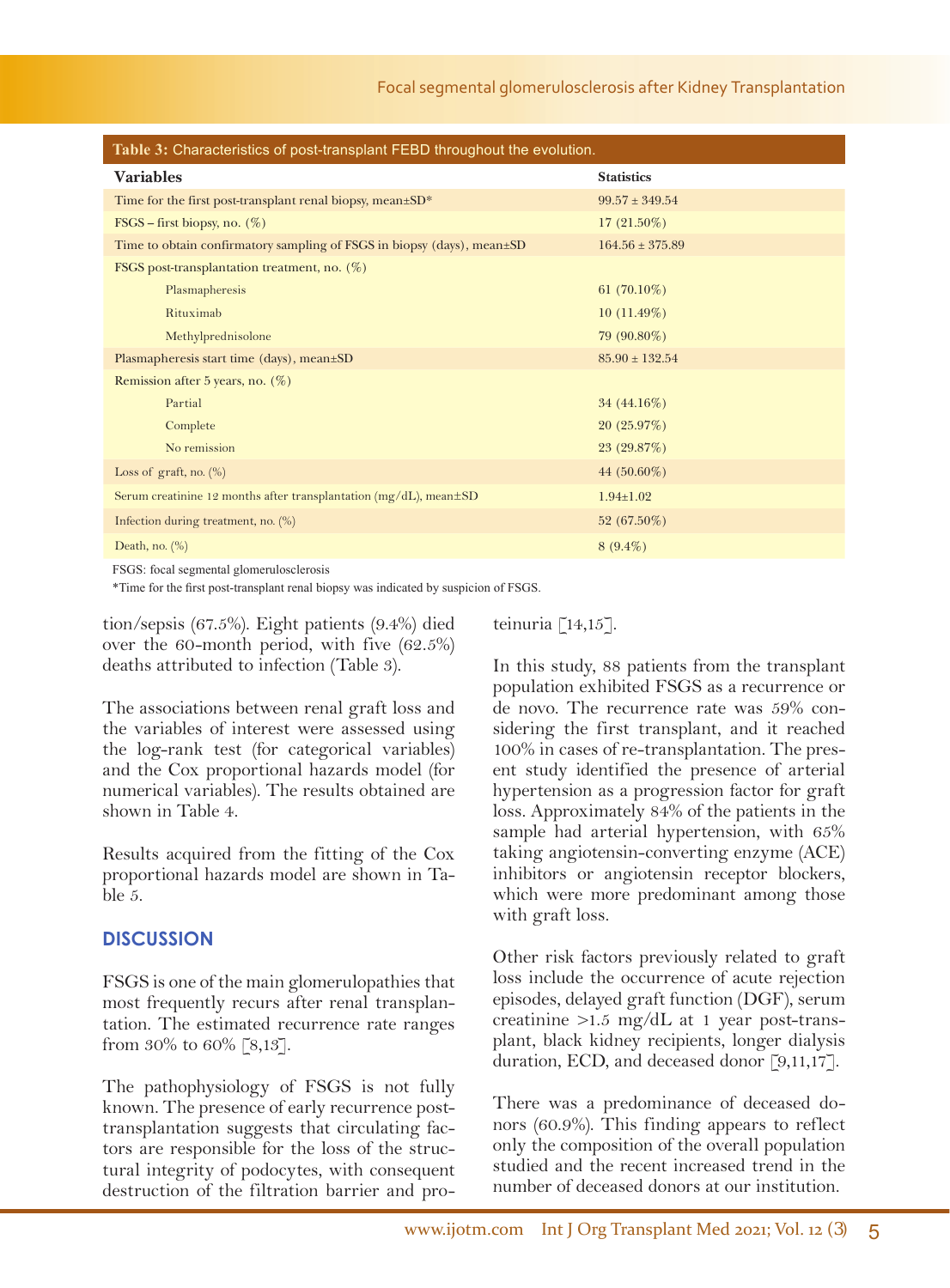## G. Ferreira da Mata, J. B. Mansur, *et al*

| Table 4: Univariate analysis of risk factors for development of renal graft loss. |         |  |  |  |  |
|-----------------------------------------------------------------------------------|---------|--|--|--|--|
| <b>Variables</b>                                                                  | P-value |  |  |  |  |
| Transplant time (years)                                                           | 0.294   |  |  |  |  |
| Age at time of transplantation (years)                                            | 0.970   |  |  |  |  |
| $BMI - kg/m2$                                                                     | 0.883   |  |  |  |  |
| Dialysis time (months)                                                            | 0.833   |  |  |  |  |
| ARP $(\%)$                                                                        | 0.997   |  |  |  |  |
| Cold ischemia time (hours)                                                        | 0.650   |  |  |  |  |
| Delayed graft function time (days)                                                | 0.250   |  |  |  |  |
| Length of hospital stay (days)                                                    | 0.073   |  |  |  |  |
| Proteinuria onset time >500 mg/g                                                  | 0.696   |  |  |  |  |
| Date of first biopsy (days)                                                       | 0.440   |  |  |  |  |
| Time of biopsy with FSGS sampling                                                 | 0.087   |  |  |  |  |
| Treatment start time (days)                                                       | 0.089   |  |  |  |  |
| Plasmapheresis onset time (days)                                                  | 0.039   |  |  |  |  |
| Number of plasmapheresis sessions                                                 | 0.278   |  |  |  |  |
| Serum creatinine (mg/dL) at 1 year                                                | 0.003   |  |  |  |  |
| Dialysis mode                                                                     | 0.427   |  |  |  |  |
| Serology for hepatitis C                                                          | 0.533   |  |  |  |  |
| Systemic arterial hypertension                                                    | 0.227   |  |  |  |  |
| Type of donor                                                                     | 0.587   |  |  |  |  |
| Family history of glomerulonephritis                                              | 0.999   |  |  |  |  |
| Expanded criterion donor                                                          | 0.845   |  |  |  |  |
| Initial immunosuppression                                                         | 0.436   |  |  |  |  |
| Delayed graft function                                                            | 0.595   |  |  |  |  |
| Plasmapheresis                                                                    | 0.254   |  |  |  |  |
| Rituximab                                                                         | 0.233   |  |  |  |  |
| Methylprednisolone                                                                | 0.019   |  |  |  |  |
| Partial remission                                                                 | 0.093   |  |  |  |  |
| Complete remission                                                                | 0.245   |  |  |  |  |
| Death                                                                             | 0.628   |  |  |  |  |
| Infection during treatment                                                        | 0.857   |  |  |  |  |

BMI: body mass index; ARP: antibody reactivity panel.; FSGS: focal segmental glomerulosclerosis

It should be emphasized that a family history of glomerulopathy was documented in only 1.2% of cases. Recurrence has not been reported to occur or rarely occurs in patients with familial FSGS [9]. In the present study, the lower frequency of familial cases of FSGS possibly contributed to the higher recurrence rate.

We observed that proteinuria >500 mg/day appeared at a relatively early time point during the course of the post-transplantation period, within an average of 20 days. There are two possible clinical presentations of FSGS after renal transplantation: an early, more frequent form with massive proteinuria appearing hours or days after transplantation, and a more insidious late form that develops months or years after renal graft implantation [9]. Early proteinuria may also originate from the native kidney when there is residual diuresis.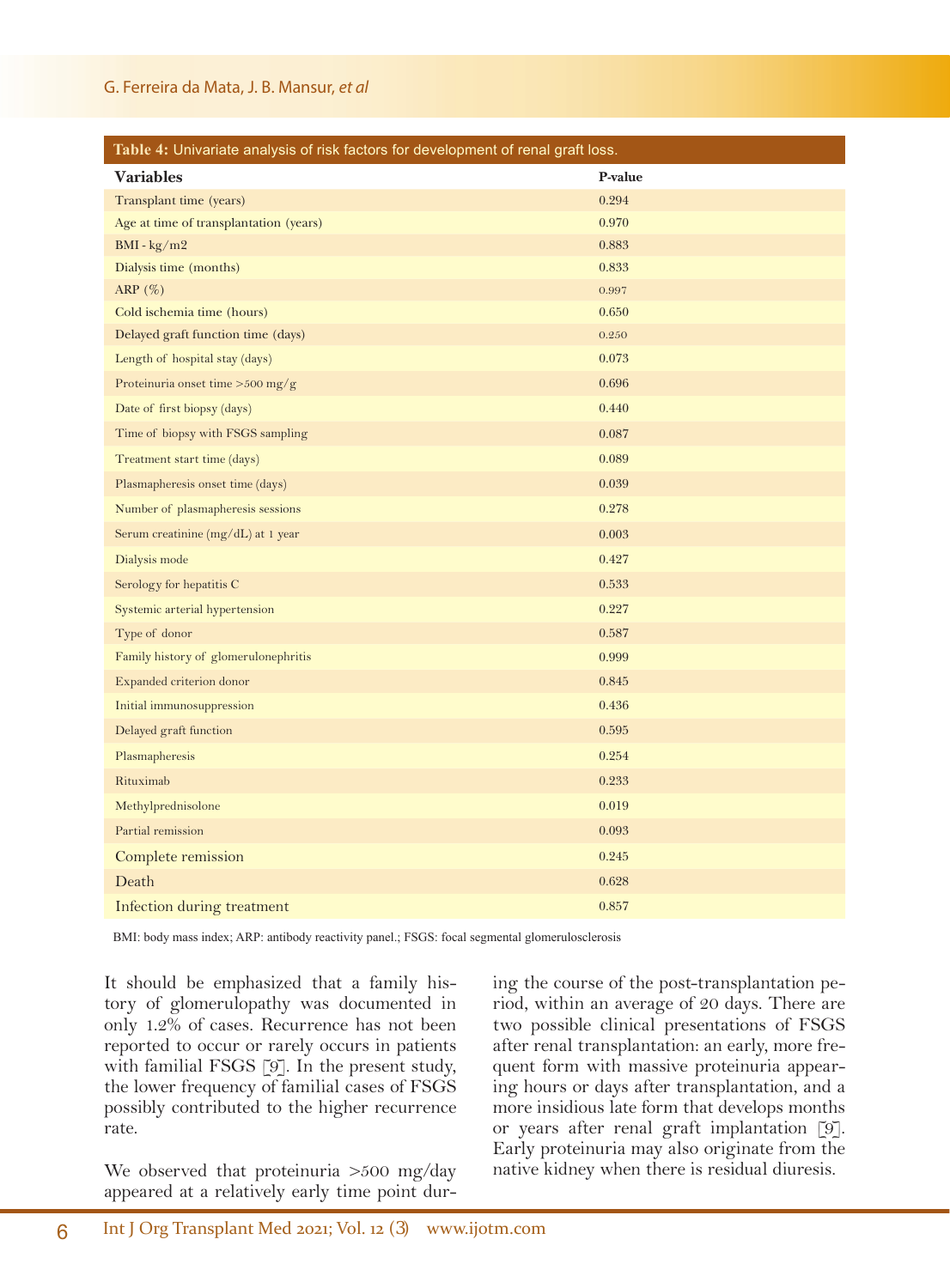| Table 5: Multivariate analysis and adjustment of the Cox proportional hazards model to the data. |                                                                      |         |             |               |                            |              |  |  |
|--------------------------------------------------------------------------------------------------|----------------------------------------------------------------------|---------|-------------|---------------|----------------------------|--------------|--|--|
|                                                                                                  | <b>Variables</b>                                                     | P-value | Coefficient | Relative risk | 95% CI Confidence interval |              |  |  |
|                                                                                                  | Systemic arterial hypertension                                       | 0.025   | 10.87       | 52679.67      | 4.00                       | 694469787.06 |  |  |
|                                                                                                  | Serum creatinine (mg/dL) at 1 year                                   | 0.066   | 3.62        | 37.32         | 0.78                       | 1778.57      |  |  |
|                                                                                                  | Number of plasmapheresis sessions <sup>a</sup>                       | 0.702   | 0.16        | 1.17          | 0.52                       | 2.65         |  |  |
|                                                                                                  | Treatment start time <sup>b</sup>                                    | 0.058   | 1.15        | 3.15          | 0.96                       | 10.36        |  |  |
|                                                                                                  | Number of plasmapheresis sessions,<br>treatment start date           | 0.038   | $-1.27$     | 0.28          | 0.09                       | 0.93         |  |  |
|                                                                                                  | Systemic arterial hypertension, serum<br>creatinine at 1 year        | 0.999   |             |               |                            |              |  |  |
|                                                                                                  | Systemic arterial hypertension, number<br>of plasmapheresis sessions | 0.999   |             |               |                            |              |  |  |
|                                                                                                  | Systemic arterial hypertension, treatment<br>start time              | 0.999   |             |               |                            |              |  |  |
|                                                                                                  | Serum creatinine at 1 year, number of<br>plasmapheresis sessions     | 0.770   |             |               |                            |              |  |  |
|                                                                                                  | Serum creatinine at 1 year, treatment start<br>time                  | 0.233   |             |               |                            |              |  |  |
|                                                                                                  | Plasmapheresis                                                       | 0.146   |             |               |                            |              |  |  |
|                                                                                                  | Transplant time                                                      | 0.392   |             |               |                            |              |  |  |
|                                                                                                  | Partial remission                                                    | 0.633   |             |               |                            |              |  |  |
|                                                                                                  | Length of hospital stay (days)                                       | 0.831   |             |               |                            |              |  |  |

**Table 5:** Multivariate analysis and adjustment of the Cox proportional hazards model to the data.

a) For better interpretation of the results, in the calculations of this step, the variable values were divided by 10.

b) For better interpretation of the results, in the calculations of this step, the variable values were divided by 30.

In a case-control study [17] evaluating 34 patients with primary FSGS who underwent kidney transplantation between 1988 and 2008, the diagnosis of FSGS was made, on average, 113 months prior to transplantation. Seven patients had FSGS recurrence and 58% evolved with graft loss; however, the overall graft survival was 60% in 10 years for the entire group.

Interactions

Interactions

Hemodialysis was the predominant pre-transplant treatment among the patients included in this study [18]. The mean time on dialysis before transplant was 33 months. An Italian study evaluating 34 patients transplanted with primary FSGS reported a mean duration of dialysis of 40.9 months [19].

Notably, only 5.8% of patients with posttransplant FSGS in our study had undergone preemptive transplantation. Considering the importance attributed to circulating factors in some forms of FSGS, transplantation performed without a transitional period in dialysis could be a cause for concern [19].

In the present study, it was possible to observe that the indication for renal biopsy on suspicion of FSGS occurred late, on average 99.6 days after transplantation, contrasting with the high frequency of proteinuria  $>500$  mg/ day, which presented on average 20.5 days after renal transplantation, detected from the day of transplantation up to 180 days posttransplantation. This finding is explained by the absence of systematic protocols for graft biopsy and the indication for biopsy only in the presence of graft dysfunction or significant proteinuria, generally >1 g/day [8]. Furthermore, early biopsies are not commonly able to confirm the diagnosis of posttransplant FSGS. Only 21.50% of renal graft biopsies performed for the first time posttransplantation showed histologically proven FSGS, which may depend on sampling errors, disparities between clinical manifestation and visible histological lesions in light microscopy, and systematic non-performance of electron microscopy [20]; and the underlying indication for biopsy of the graft was predominantly graft dysfunction.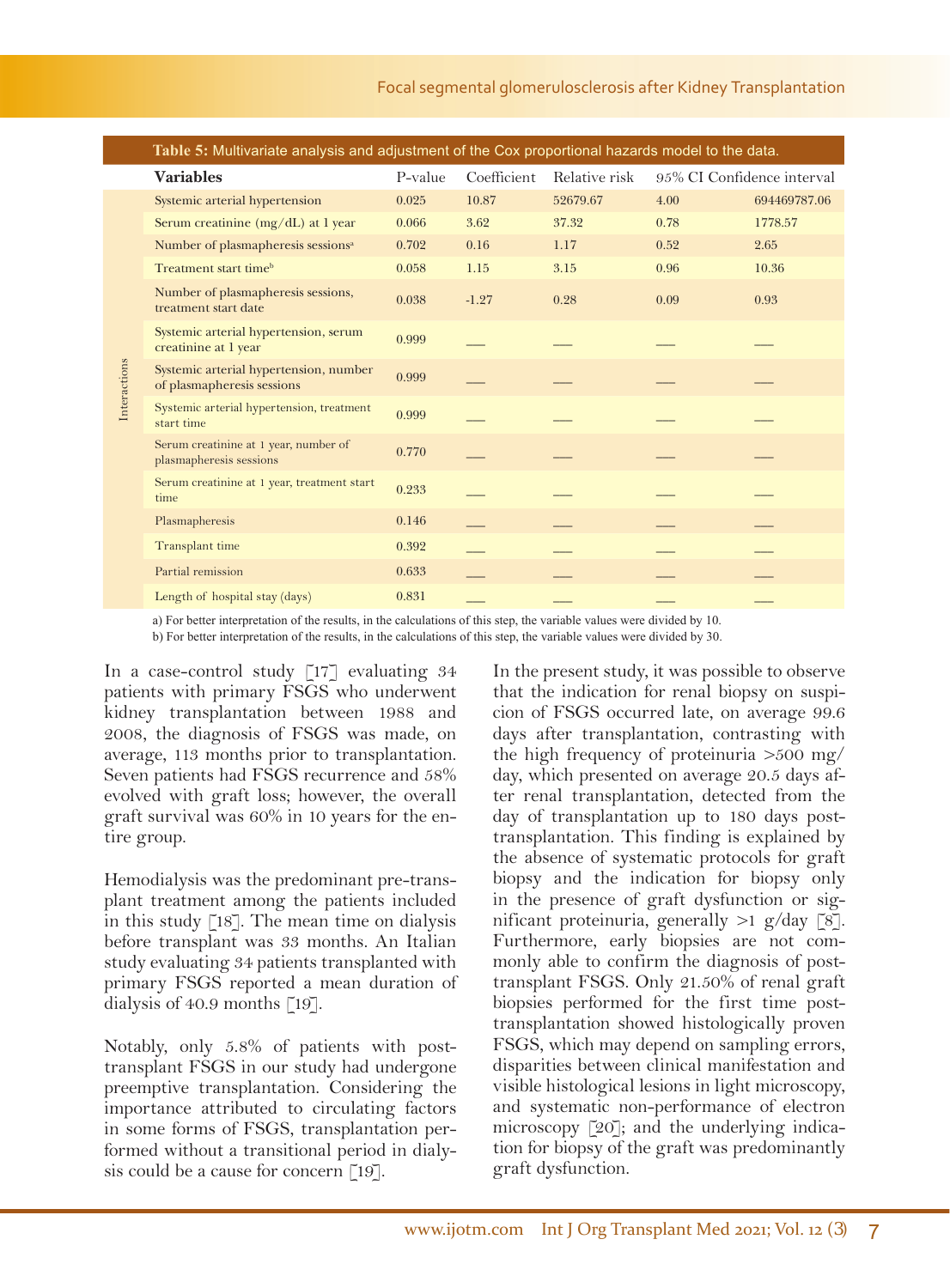On average, plasmapheresis was initiated 2.5 months post-transplantation, which was justified by waiting for the response to another treatment, delayed indication of the procedure due to lack of experience in the management of this therapeutic strategy, or local difficulties in performing plasmapheresis.

Although 90.8% of patients received pulses of methylprednisolone prior to plasmapheresis, the efficacy of corticosteroids in the treatment of recurrent or de novo FSGS has never been evaluated in randomized trials [20]. High-dose corticosteroids associated with cyclosporine and plasmapheresis have been proposed to induce higher remission rates than corticosteroids alone [21]. However, plasmapheresis is considered the heart of the treatment [15]. Complete or partial remission occurred in 63% of adult patients with recurrence of FSGS undergoing plasmapheresis [13]. Plasmapheresis has been indicated as first-line treatment for FSGS. The best results are achieved when treatment is started early after renal transplantation [14].

Rituximab has been indicated as a treatment option for post-transplant FSGS in cases of incomplete remission and plasmapheresis dependence since 2006, with successful partial or total remission in 64% of cases [22]. The impact of post-transplant FSGS treatment with rituximab could not be fully assessed in this sample because it was administered in only 11.5% of patients and became available only recently.

Of note, at the 12-month follow-up post-transplantation, patients who had lost their graft had serum creatinine levels averaging 1.94 mg/dL. The serum creatinine level at this time point may be considered a risk factor for graft loss, which was only marginally significant (p=0.066) in the multivariate statistical analysis, but its value in clinical practice is indisputable.

In this study, 44.16% of patients presented a partial response to treatment and 25.97% presented a complete response. Overall, 70.13% had partial or total response, which is close

to that of similar reports in literature. The treatment for post-transplant FSGS in this study was based mainly on increasing the dose of corticosteroids administered orally and the addition of intravenous pulse therapy with methylprednisolone (91% of cases) with or without plasmapheresis (70% of cases). Moroni et al. [17] showed 80% partial or total remission rates in FSGS cases treated with plasmapheresis plus ACE inhibitors (enalapril 20 mg, twice a day). In a systematic review covering 39 cases of recurrent FSGS treated with rituximab, partial or complete remission occurred in 67% of cases [23].

Another important factor associated with graft loss is the post-transplantation immunosuppressive regimen chosen. The initial immunosuppression in our sample was chosen based on immunological risk and donor type, with no influence based on previous occurrence of glomerulopathy. In this study, 74% of patients received tacrolimus, associated with prednisone and mycophenolate or azathioprine, while 20% received cyclosporine, prednisone, and azathioprine as their initial immunosuppression treatment. The immunosuppressive regimen did not appear to have influenced the episodes of infection, in contrast with the use of plasma and immunosuppressants for the treatment of FSGS.

The infection episodes had an impact on the morbidity and mortality of transplanted patients due to immunosuppression [24]. A study on 190 renal transplant patients conducted at our institution [24], including patients hospitalized in the intensive care unit for septic shock, showed that the lung and urinary tract were the most affected sites. The 1-year total mortality rate was 42.6% [24]. Nevertheless, the high rate of infection (67,5%) subsequent to pulses with methylprednisolone and plasmapheresis appeared to be associated with immunosuppression intensification for FSGS treatment.

In a meta-analysis [25] of six studies including a total of 117 patients, graft loss due to recurrence was lower in patients undergoing plasmapheresis [25].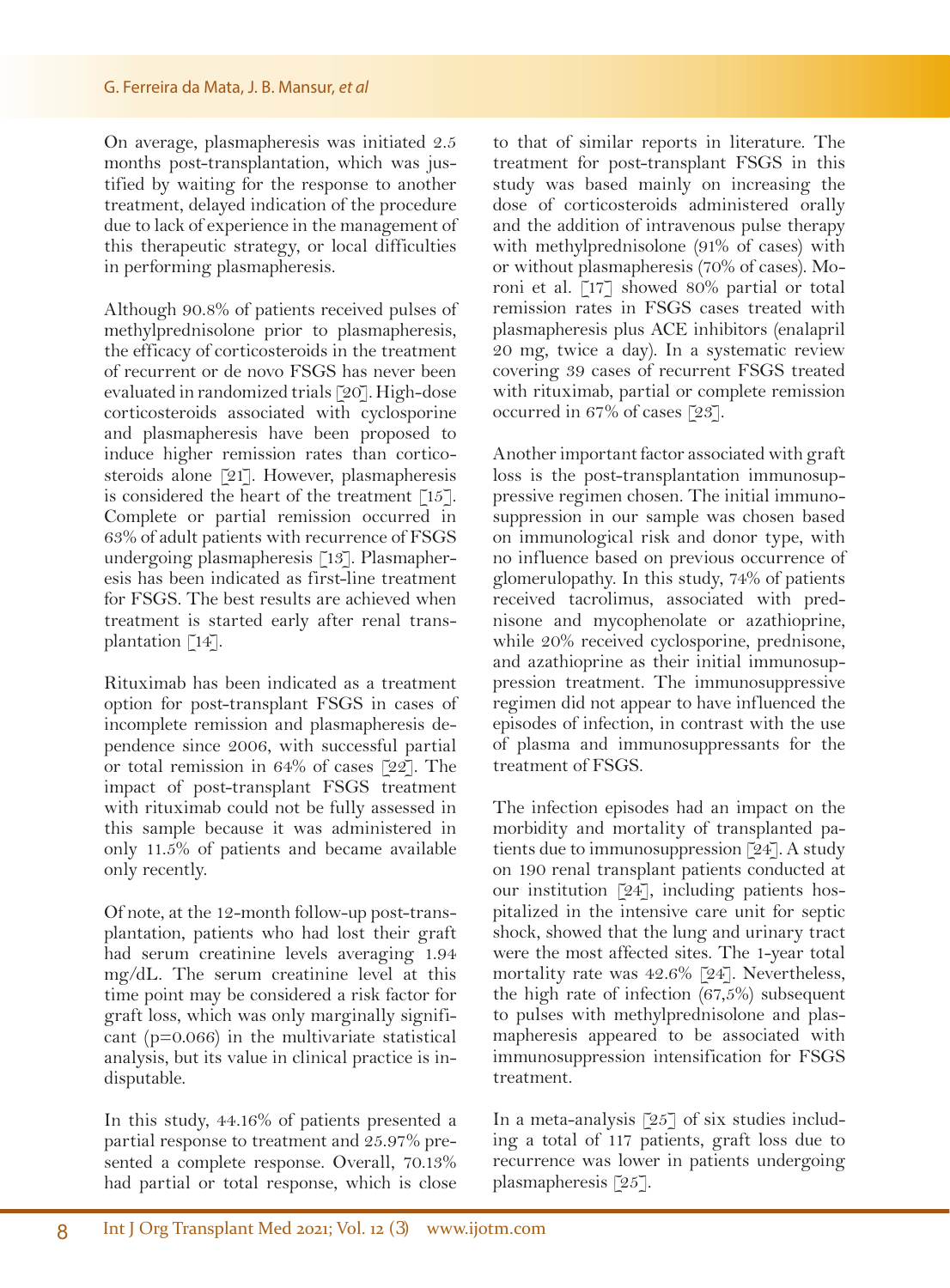Thirteen patients with recurrence of FSGS showed benefit in terms of graft survival when plasmapheresis was initiated within 14 days after recurrence in 85% of the patients [26]. Graft loss in untreated patients ranged from 58% to 68% in adults [26]. A study evaluating 33 adult transplanted patients with FSGS reported 73% graft survival in 5 years, which was significantly lower than that of patients without FSGS recurrence [9].

The sample studied included ECD in 25.6% of cases. Although ECD was associated with a higher prevalence of DGF and longer hospitalization time (47.6% and 10.88 days, respectively), ECD did not impact change in graft or recipient survival in a review study [27].

Over the 5-year study period, 9.4% of patients with recurrent FSGS died. Deaths were generally attributed to infections likely associated with immunosuppression intensification for the treatment of post-transplant FSGS. High mortality rates have also been associated with infection [11, 24].

FSGS showed a high rate of recurrence in post-transplantation patients and was determinant for the loss of the renal graft in 50% of patients. Among the possible risk factors for graft loss were systemic arterial hypertension and longer time to treatment initiation directed at the control of post-transplant FSGS. This type of glomerulopathy manifests early as proteinuria, before histological lesions confirm diagnosis. Treatment directed at the control of post-transplant FSGS is more successful if it is not delayed waiting for histological confirmation of FSGS diagnosis. Considering the therapeutic resources available at the time of this study, plasmapheresis was associated with higher remission. Further prospective studies are required to further explore the factors of progression and recurrence.

## **ACKNOWLEDGEMENTS**

The authors would like to acknowledge the contribution of the following to this study: CAPES - Coordenação de Aperfeiçoamento de Pessoal de Nível Superior/Coordination of Improvement of Higher Level Personnel, members of the Discipline of Nephrology, members of the Nefritis group, the Renal Post-transplant Ambulatory at the Kidney Hospital, and the Director of the Kidney Hospital and all its collaborators.

## **CONFLICTS OF INTEREST:** None declared.

## **FINANCIAL SUPPORT:** None.

## **REFERENCES**

- 1. Cameron JS. Focal segmental glomerulosclerosis in adults. *Nephrol Dial Transplant* 2013;**18**:45-51.
- 2. Han MH, Kim YJ. Practical application of Columbia classification for focal segmental glomerulosclerosis. *Biomed Res Int* 2016. DOI: 10.1155/2016/9375753.
- 3. Marinaki S, Lionaki S, Boletis JN, *et al*. Glomerular disease recurrence in the renal allograft: a hurdle but not a barrier for successful kidney transplantation. *Transplant Proc* 2013;**45**:3-9.
- 4. Reichel H, Zeier M, Ritz E. Proteinuria after renal transplantation: pathogenesis and management. *Nephrol Dial Transplant* 2004;**19**:301-5.
- 5. Ponticelli C, Graziani G. Proteinuria after kidney transplantation. *Transplant Int* 2012;**25**:909-17.
- 6. Gupta R, Shama A, Mahanta PJ, *et al*. Focal and segmental glomerulosclerosis in renal allograft. *Saudi J Kidney Dis Transplant* 2013;**24**:8-14.
- 7. Perico N, Cattaneo D, Sayegh MH, Remuzzi G. De- layed graft function in kidney transplantation. *Lan- cet* 2004;**364**:1814-27.
- 8. Unagami K, Kawanishi K, Shimizu T, *et al*. A case of ter kidney transplantation associated with variant conversion in the Columbia classification. *Nephrol- ogy* 2015;**20**:96-100.
- 9. Pardon A, Audard V, Caillard S, *et al*. Risk factors and outcome of focal and segmental glomerulosclerosis recurrence in adult renal transplant recipients. *Nephrol Dial Transplant* 2006;**21**:1053-9.
- 10. Abbott KC, Sawyers ES, Oliver JD, *et al*. Graft loss due to recurrent focal segmental glomerulosclerosis in renal transplant recipients in the United States. *Am J Kidney Dis* 2001;**37**:366-73.
- 11. Harada KM, Mandia-Sampaio EL, Sandes-Freitas TV, *et al*. Risk factors associated with graft loss and patient survival after kidney transplantation. *Transplant Proc* 2009;**41**:3667-70.
- 12. Levey AS, Coresh J, Greene T, *et al*. Using standard-